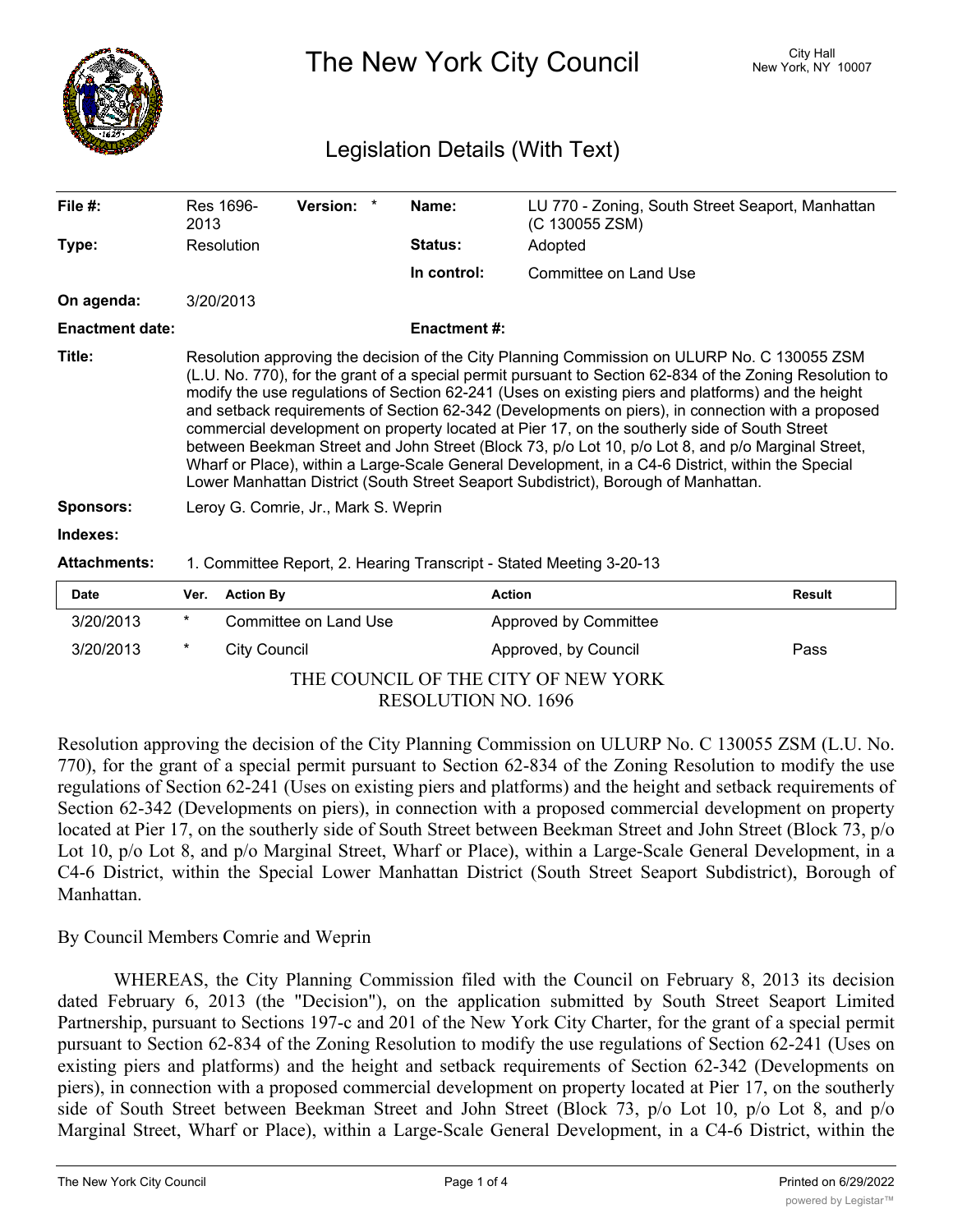## **File #:** Res 1696-2013, **Version:** \*

Special Lower Manhattan District (South Street Seaport Subdistrict), (ULURP No. C 130054 ZSM), Community District 1, Borough of Manhattan (the "Application");

WHEREAS, the Application is related to Applications C 130052 ZMM (L.U. No. 766), an amendment to the Zoning Map changing from a C2-8 District to a C4-6 District; N 130080 ZRM (L.U. No. 767), a Zoning Text Amendment relating to Section 91-60 (REGULATIONS FOR THE SOUTH STREET SEAPORT) to add a new section, 96-664, to change the allowable hours of operation for the proposed waterfront public access areas; C 130053 ZSM (L.U. No. 768), a Special permit pursuant to Section 74-743(a)(2) to modify the yard requirements of Section 62-322 (Rear yards and waterfront yards) within a Large-Scale General Development; C 130054 ZSM (L.U. No. 769), a Special Permit pursuant to Section 74-744(c) to modify the surface area and the height of signs requirements of Sections 32-64 and 32-65 within Large-Scale General Development; N 130056 ZAM (L.U. No. 771), Authorization by the City Planning Commission, pursuant to Section 62-822 (a), to modify the minimum dimension requirements of 62-50 (GENEARL REQUIREMENTS FOR VISUAL CORRIDORS AND WATERFRONT PUBLIC ACCESS AREAS); C 130059 PPM (L.U. No. 772), a Disposition of one City-owned property (Block 73, p/o Lot 10, p/o Lot 8, and p/o Marginal Street, Wharf of Place);

WHEREAS, the Decision is subject to review and action by the Council pursuant to Section 197-d(b)(3) of the City Charter;

WHEREAS, the City Planning Commission has made the findings required pursuant to Section 62-834 of the Zoning Resolution of the City of New York;

WHEREAS, upon due notice, the Council held a public hearing on the Decision and Application on March 14, 2013;

WHEREAS, the Council has considered the land use implications and other policy issues relating to the Decision and Application; and

WHEREAS, the Council has considered the relevant environmental issues, the negative declaration (CEQR No. 12DME007M) issued on August 28, 2012 (the "Negative Declaration") and the CEQR Technical Memorandum dated March 19, 2013 (the "Technical Memorandum");

## RESOLVED:

The Council finds that the action described herein will have no significant impact on the environment as set forth in the Negative Declaration and the Technical Memorandum.

Pursuant to Sections 197-d and 200 of the City Charter and on the basis of the Decision and Application, and based on the environmental determination and consideration described in this report, C 130055 ZSM and the Technical Memorandum, incorporated by reference herein, the Council approves the Decision, subject to the following conditions:

1. The property that is the subject of this application (C 130055 ZSM) shall be developed in size and arrangement substantially in accordance with the dimensions, specifications and zoning computations indicated on the following approved plans prepared by SHoP Architects, filed with this application and incorporated in this resolution: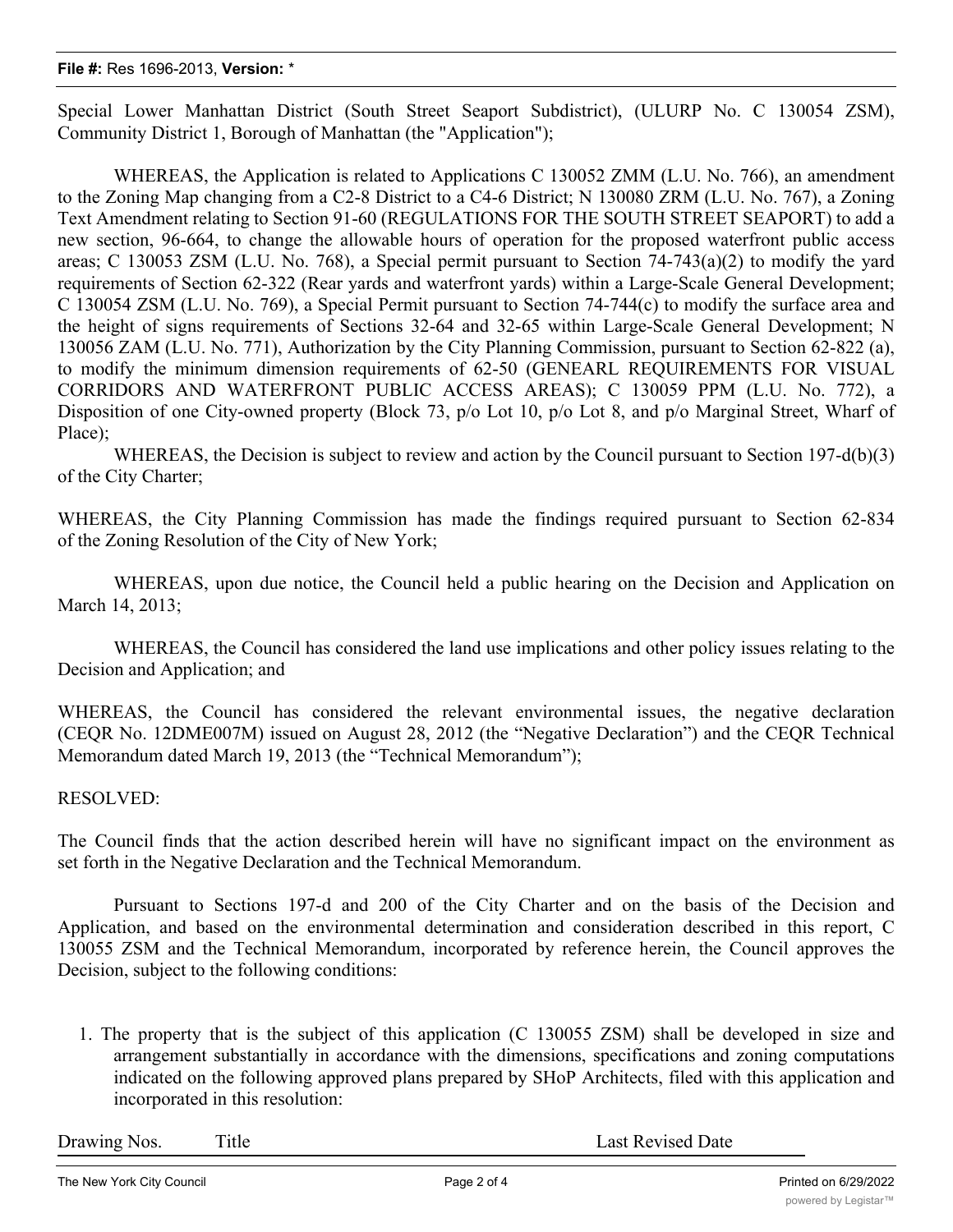| $Z-101$  | 02/05/2013<br>Zoning Calculations                               |
|----------|-----------------------------------------------------------------|
| $Z-102$  | 08/29/2012<br>Seaward and Upland Area Diagram                   |
| $Z-103$  | 09/04/2012<br>Platform and Pier Diagram                         |
| $Z-104A$ | 02/05/2013<br>Site Plan - Option A                              |
| $Z-104B$ | 02/05/2013<br>Site Plan - Option B                              |
| $Z-105A$ | Height and Setback Compliance Sections - Option 02/05/2013<br>A |
| $Z-105B$ | Height and Setback Compliance Sections - Option 02/05/2013<br>B |
| $Z-106A$ | Height and Setback Compliance Sections - Option 02/05/2013<br>A |
| $Z-106B$ | Height and Setback Compliance Sections - Option 02/05/2013<br>B |
| $Z-107$  | 09/04/2012<br>Width of Building - North/South - Option $A\&B$   |
| $Z-108$  | 02/05/2012<br>Length of Building - East/West - Option $A\&B$    |

2. Such development shall conform to all applicable provisions of the Zoning Resolution, except for the modifications specifically granted in this resolution and shown on the plans listed above which have been filed with this application. All zoning computations are subject to verification and approval by the New York City Department of Buildings.

- 3. Such development shall conform to all applicable laws and regulations relating to its construction, operation and maintenance.
- 4. Development pursuant to this resolution shall be allowed only after the Restrictive Declaration attached as Exhibit A to the City Planning Commission report C 130055 ZSM, as modified with any necessary administrative and technical changes acceptable to counsel to the Department, is executed by South Street Seaport Limited Partnership or its successor, and such declaration shall have been recorded and filed in the Office of the Register of the City of New York, County of New York.
- 5. All leases, subleases, or other agreements for use or occupancy of space at the subject property shall give actual notice of this special permit to the lessee, sub-lessee or occupant.
- 6. Upon the failure of any party having any right, title or interest in the property that is the subject of this application, or the failure of any heir, successor, assign, or legal representative of such party, to observe any of the covenants, restrictions, agreements, terms or conditions of this resolution whose provisions shall constitute conditions of the special permit hereby granted, the City Planning Commission may, without the consent of any other party, revoke any portion of or all of said special permit. Such power of revocation shall be in addition to and not limited to any other powers of the City Planning Commission, or of any other agency of government, or any private person or entity. Any such failure as stated above, or any alteration in the development that is the subject of this application that departs from any of the conditions listed above, is grounds for the City Planning Commission or the City Council, as applicable, to disapprove any application for modification, cancellation or amendment of the special permit hereby granted.
- 7. Neither the City of New York nor its employees or agents shall have any liability for money damages by reason of the city's or such employee's or agent's failure to act in accordance with the provisions of this special permit.